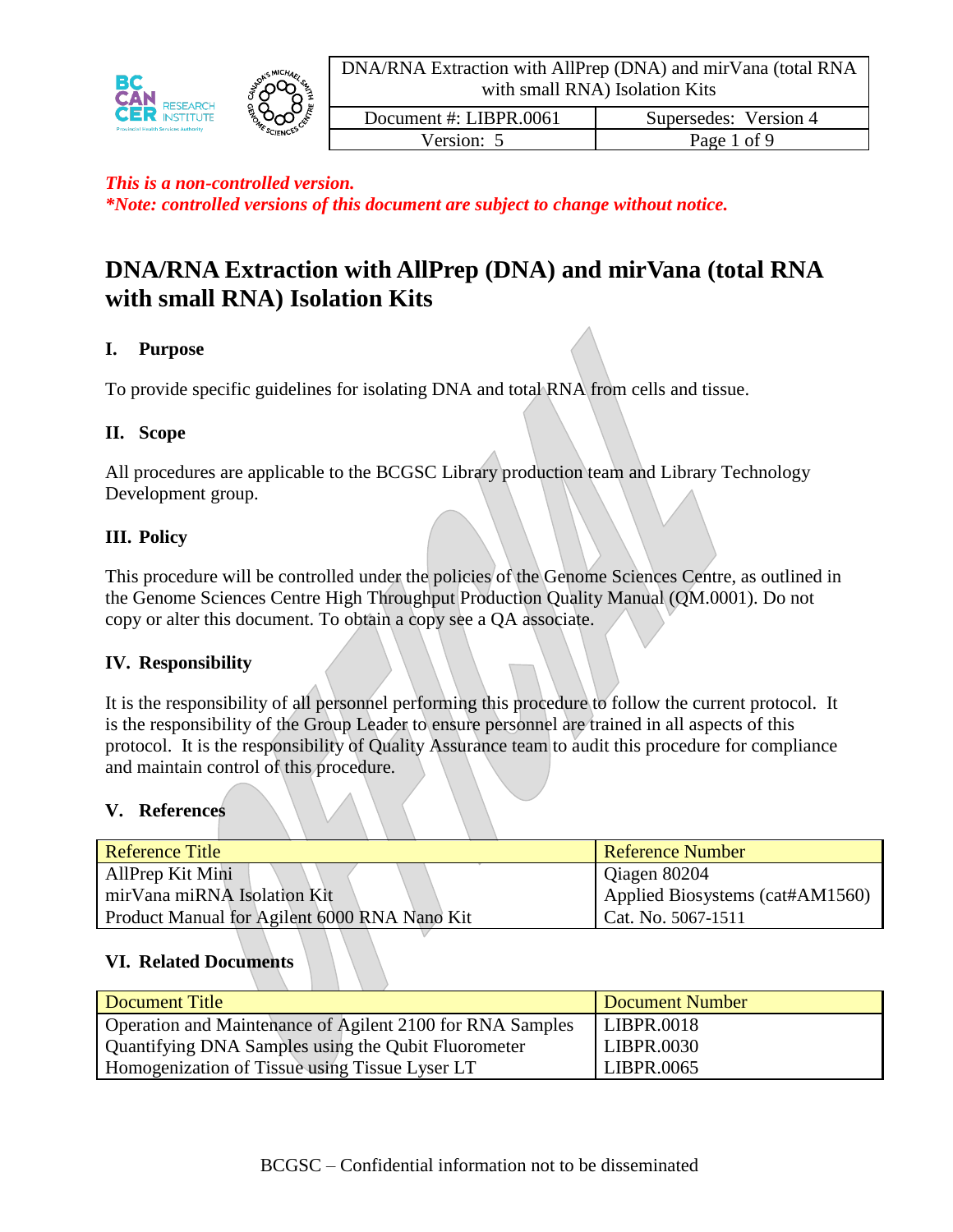DNA/RNA Extraction with AllPrep (DNA) and mirVana (total RNA with small RNA) Isolation Kits





Documentation Document #: LIBPR.0061 | Supersedes: Version 4 Version: 5 Page 2 of 9

# *This is a non-controlled version.*

*\*Note: controlled versions of this document are subject to change without notice.*

### **VII.Safety**

All Laboratory Safety procedures will be complied with during this procedure. The required personal protective equipment includes a laboratory coat and gloves. See the material safety data sheet (MSDS) for additional information.

### **Note: 1. Tris(2-carboxyethyl)phosphine hydrochloride solution (TCEP) is highly toxic especially via inhalation. It should only be opened in a fume hood. Solutions containing TCEP should be used in the fumehood.**

**2. miRNA Wash Solution contains guanidinium thiocyanate which is a potentially hazardous substance and should also be used in the fume hood.**

#### **VIII. Materials and Equipment**

| Name                                                | Supplier                 | Number: #      | Model or Catalogue # |
|-----------------------------------------------------|--------------------------|----------------|----------------------|
| AllPrep Kit Mini                                    | Qiagen                   | 80204          |                      |
| mirVana miRNA Isolation Kit/                        | Applied                  | AM1560/        | $\checkmark$         |
| mirVana miRNA Isolation Kit PCI omitted             | <b>Biosystems</b>        | AM1561         |                      |
| Fisherbrand Textured Nitrile gloves - large         | Fisher                   | 270-058-53     | $\checkmark$         |
| Ice bucket – Green                                  | Fisher                   | $11-676-36$    | $\checkmark$         |
| Wet ice                                             | In house                 | N/A            | N/A                  |
| Nuclease Free 2.0 ml eppendorf tube                 | Ambion                   | 12400          | $\checkmark$         |
| Gilson P2 pipetman                                  | Mandel                   | GF-44801       | $\checkmark$         |
| Gilson P10 pipetman                                 | Mandel                   | GF-44802       | $\checkmark$         |
| Gilson P20 pipetman                                 | Mandel                   | GF23600        | $\checkmark$         |
| Gilson P200 pipetman                                | Mandel                   | GF-23601       | $\checkmark$         |
| Gilson P1000 pipetman                               | Mandel                   | GF-23602       | $\checkmark$         |
| Diamond Filter tips DFL10 (10 Tipacks of 96         |                          |                | $\checkmark$         |
| racked filter tips)                                 | Mandel Scientific        | GF-F171203     |                      |
| Diamond Filter tips DFL30 (10 Tipacks of 96         |                          |                | $\checkmark$         |
| racked filter tips)                                 | Mandel Scientific        | GF-F171303     |                      |
| Diamond Filter tips DFL200 (10 Tipacks of 96        |                          |                | $\checkmark$         |
| racked filter tips)                                 | <b>Mandel Scientific</b> | GF-F171503     |                      |
| Diamond Filter tips DFL1000 (10 Tipacks of          |                          |                | $\checkmark$         |
| 96 racked filter tips)                              | Mandel Scientific        | GF-F171703     |                      |
| VX-100 Vortex Mixer                                 | Rose Scientific          | S-0100         | $\checkmark$         |
| Large Kimwipes                                      | Fisher                   | 06-666-117     | $\checkmark$         |
| Black ink permanent marker pen                      | <b>VWR</b>               | 52877-310      | $\checkmark$         |
| Eppendorf BenchTop Refrigerated Centrifuge<br>5810R | Eppendorf                | 5810R          | $\checkmark$         |
| <b>Bench Coat (Bench Protection Paper)</b>          | Fisher                   | 12-007-186     | $\checkmark$         |
| Small Autoclave waste bags 10"X15"                  | Fisher                   | $01 - 826 - 4$ | $\checkmark$         |
| Diethylpyrocarbonate (DEPC)-treated water           | Invitrogen               | 750023         | $\checkmark$         |
| <b>DNAAWAY</b>                                      | <b>MBS</b>               | 7010           | $\checkmark$         |

BCGSC – Confidential information not to be disseminated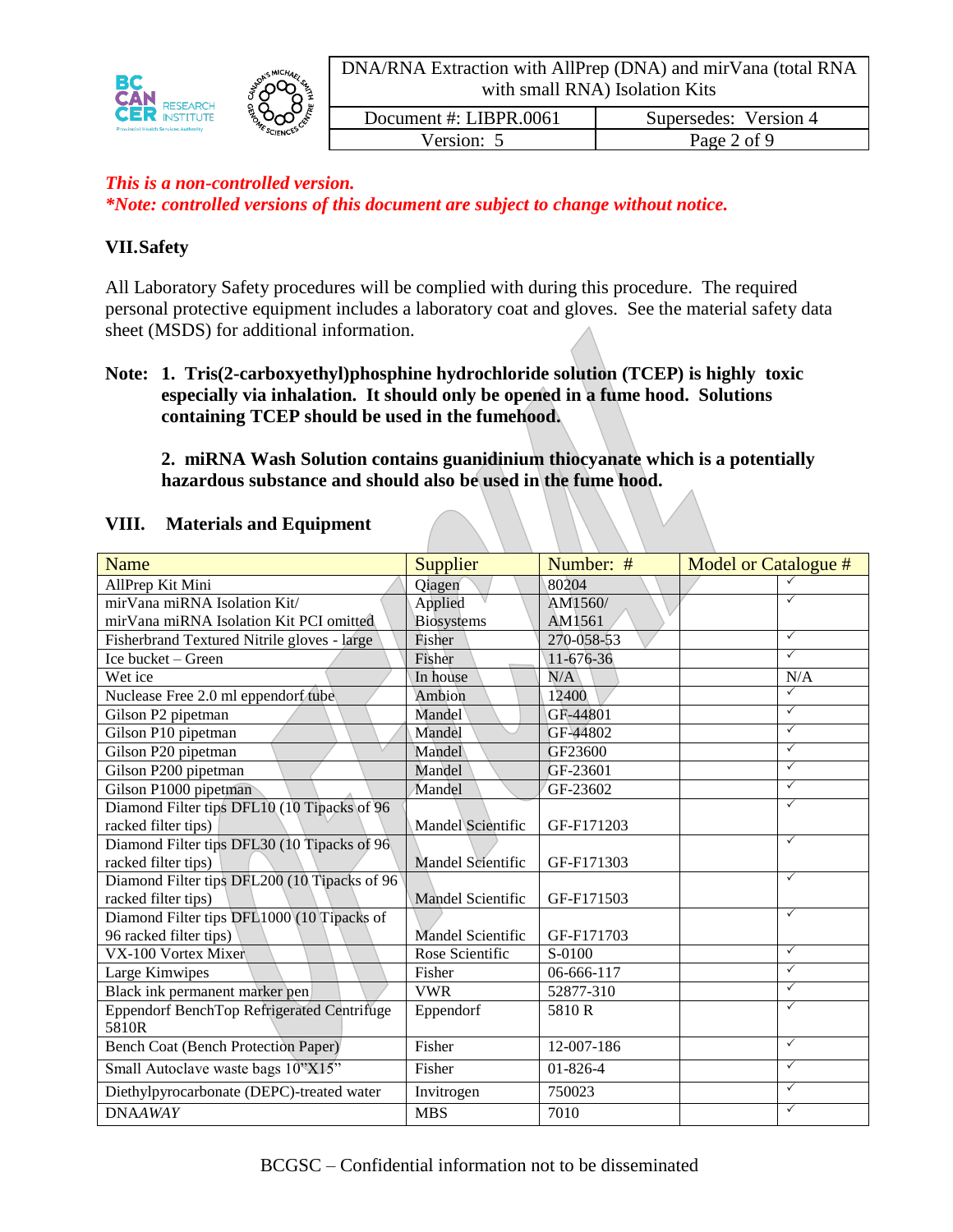DNA/RNA Extraction with AllPrep (DNA) and mirVana (total RNA with small RNA) Isolation Kits Documentation Document #: LIBPR.0061 | Supersedes: Version 4 Version: 5 Page 3 of 9

#### *This is a non-controlled version.*

*\*Note: controlled versions of this document are subject to change without notice.*

| TCEP, Tris(2-carboxyethyl)phosphine        | Sigma Aldrich         | 646547-10X1ML   |        |  |
|--------------------------------------------|-----------------------|-----------------|--------|--|
| hydrochloride solution, 0.5 M, pH 7.0      |                       |                 |        |  |
| Anhydrous Ethyl Alcohol (100% Ethanol)     | Commercial            | People Soft ID: |        |  |
|                                            | Alcohol               | 23878           |        |  |
| Acid-Phenol: Chloroform, pH 4.5 (with IAA, | Applied               | AM9720          |        |  |
| 125:24:1)                                  | <b>Biosystems</b>     |                 |        |  |
| 2 mL Phase lock tubes                      | <b>Brinkmann</b>      | 955154011       |        |  |
| BD 1ml 20G1(0.9mmx25mm)                    | A&B                   | 309637          |        |  |
| BD 1ml 26G3/8 (0.45mmx10mm)                | A&B                   | 309625          |        |  |
| Reagent DX                                 | Oiagen                | 19088           |        |  |
| <b>Nutator Shaker</b>                      | <b>TCS</b> Scientific |                 | 421105 |  |
|                                            |                       |                 |        |  |

#### **IX. Procedure**

#### **1. Retrieval of reagents and equipment preparation**

#### **NOTE: Ensure supervisor has requested aliquots of RLT Plus + 20mM TCEP before proceeding with the protocol.**

- 1.1. Put on a lab coat and clean pair of gloves.
- 1.2. Wipe down the assigned specific workstation, pipetors, and small equipment with RNAZap, followed by DEPC water and then finally 70% ethanol.
- 1.3. Lay down new benchcoat.
- 1.4. Change gloves.

#### **2. Reagent Preparation (Including Storage Conditions)**

- 2.1. Diluted TCEP is prepared by the BioSpecimen Group: Tris(2-carboxyethyl)phosphine hydrochloride solution (TCEP) must be added to Buffer RLT Plus before use. Prepare 20mM of TCEP in 1mL Buffer RLT Plus. For example,  $40 \mu L$  of 0.5M TCEP + 960 $\mu$ L Buffer RLT Plus will give you 1mL Buffer RLT Plus with TCEP.
- 2.2. Follow Table 1 as a guideline to determine how much RLT Plus + TCEP is required for sample processing. **Whenever the letter 'A' or 'B' is used in proceeding steps, follow the volume requirements noted in Table 1.** Consult with supervisor if unsure about the amount of RLT Plus+ TCEP is required.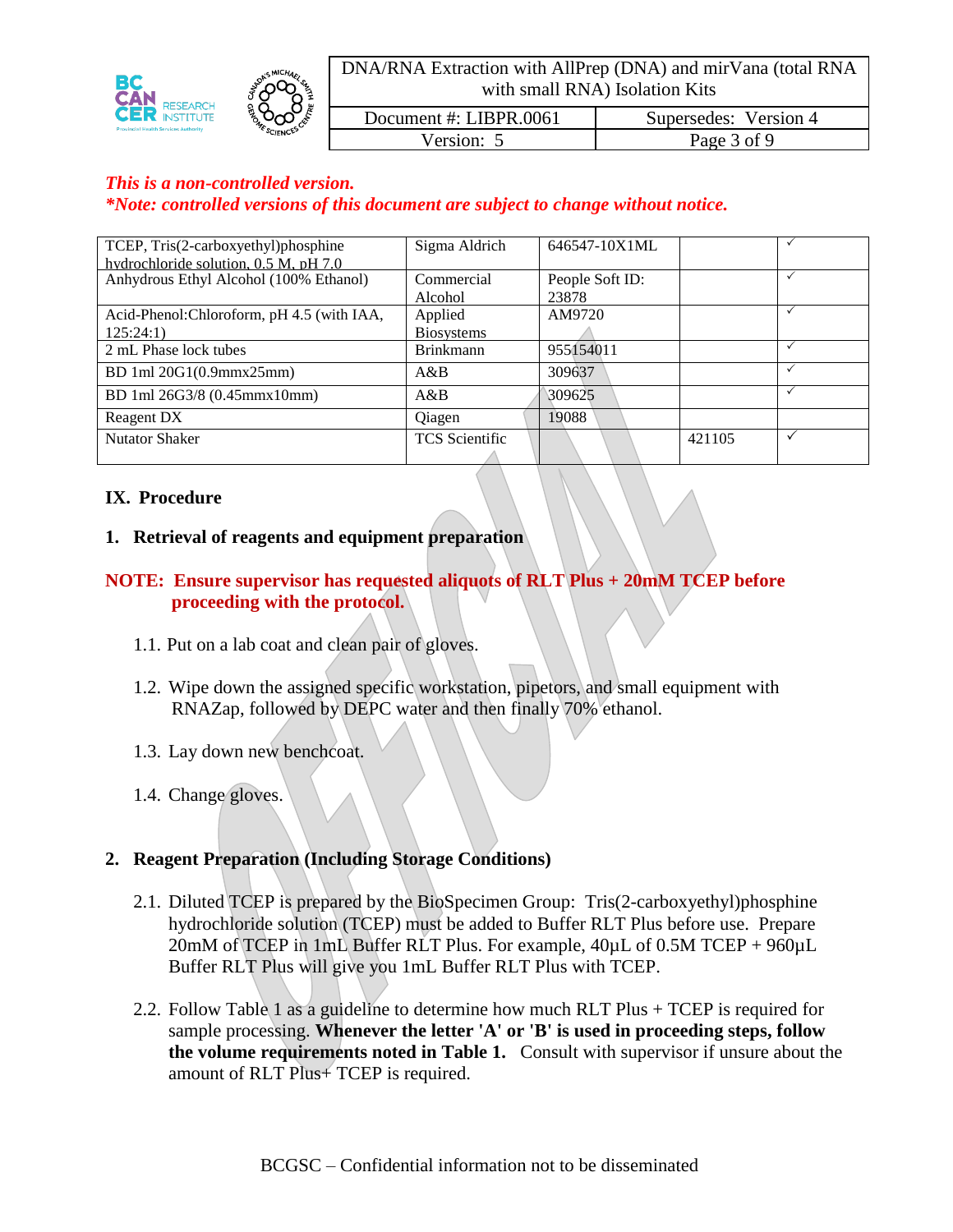DNA/RNA Extraction with AllPrep (DNA) and mirVana (total RNA with small RNA) Isolation Kits





| Document #: LIBPR.0061 | Supersedes: Version 4 |
|------------------------|-----------------------|
| Version: 5             | Page 4 of 9           |

# *This is a non-controlled version.*

*\*Note: controlled versions of this document are subject to change without notice.*

| <b>Amount of Tissue/Cells</b> | <b>Amount of RLT Plus + TCEP</b> |
|-------------------------------|----------------------------------|
| Upto 5mg tissue               |                                  |
| Upto $5x105$ cells            | $350\mu$ $(A)$                   |
| Upto 25-30mg tissue           |                                  |
| Upto $1x107$ cells            | $600 \mu l$ (B)                  |
| <b>OCT Sections</b>           |                                  |

**Table 1** 

- 2.3. Buffer AW1 and Buffer AW2 are each supplied as a concentrate. Before using for the first time, add the appropriate volume of ethanol (96-100%) as indicated on the bottle, to obtain a working solution.
- 2.4. Add 21mL 100% ethanol to miRNA Wash Solution 1 before use. Add 41mL 100% ethanol to miRNA Wash Solution 2/3. Date these solutions and write an expiry of 1 month if storing at room temperature. **For longer term storage store at 4C, but warm to room temperature before use.**
- 2.5. Heat an aliquot of DEPC water at  $95^{\circ}$ C for RNA elution on a thermomixer.
- 2.6. Heat an aliquot of buffer EB at  $70^{\circ}$ C for DNA elution on a thermomixer.

### **3. Homogenization/Disruption**

### **NOTE: All Steps using TCEP should be done in the fumehood.**

- 3.1. **Tissue**: Only tissue samples need to be homogenized. Follow LIBPR.0065 Homogenization of Tissue using Tissue Lyser LT for homogenization of tissue samples. Proceed to Step 3.4 after completion.
	- 3.1.1. **If the sample (Tissue) comes in TRIzol or RNAlater then it will be necessary to remove the storage medium and wash once or twice with 1mL 1x PBS buffer.**
		- 3.1.1.1. Centrifuge at ~8000rpm for 3min
		- 3.1.1.2. Remove PBS and depending the amount of tissue to lyse, add either **A** or **B**  amount(s) of Buffer RLT Plus + TCEP. Place samples at room temperature
		- 3.1.1.3. Proceed with tissue homogenization by following Step 3.1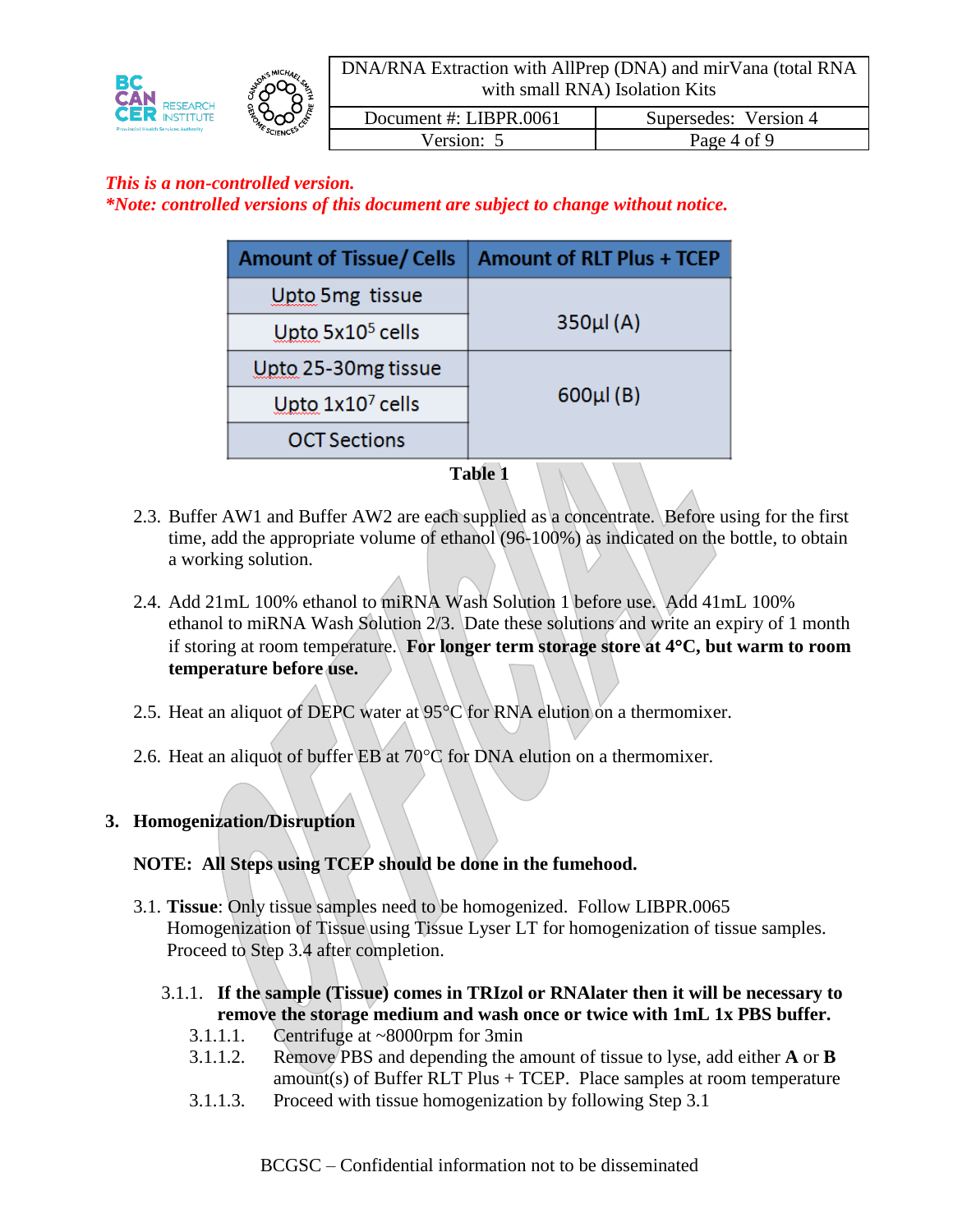DNA/RNA Extraction with AllPrep (DNA) and mirVana (total RNA with small RNA) Isolation Kits





Documentation Document #: LIBPR.0061 | Supersedes: Version 4 Version: 5 Page 5 of 9

# *This is a non-controlled version.*

*\*Note: controlled versions of this document are subject to change without notice.*

- 3.2. **OCT Sections**: Shake the RLT Plus + TCEP (600µL) tubes with OCT material for 4 hours or overnight to dissolve the OCT media and to lyse the cells on the Nutator. Parafilm the tubes to prevent leakage. Pass the dissolved material through a syringe if any debris is present after shaking. Proceed to Step 3.5.
- 3.3. **Cells**: Put the tube containing the cell pellet onto wet ice once removed from the -80°C. Add the appropriate amount of RLT Plus + TCEP following the guidelines of Table 1. It is now ok to leave the sample at room temperature. Cells can just be passed through a 20G or 25G syringe (~0.9mm needle) 5-10X to disrupt the membrane. Ensure the mixture appears homogenous before proceeding to the next step. If sample has more than  $1x10<sup>7</sup>$ cells, split samples up into 2 columns or more. Proceed to Step 3.7.
- 3.4. Centrifuge the homogenate for 3min at maximum speed.
- 3.5. Carefully remove the supernatant from each sample using a pipette, and transfer it to a clean, labeled 1.5mL tube. Avoid aspirating any solids or debris.
- 3.6. Depending on the volume used in Step 2.2, adjust the volume of homogenate to either (A) or (B). Mix by inversion.
- 3.7. Transfer the homogenate to the Allprep DNA spin column placed in a 2mL collection tube. Centrifuge for 30sec at 8000 x g.
- 3.8. Make sure that no liquid remains on the column membrane after centrifugation. If necessary, repeat the centrifugation until all the liquid has passed through the membrane.
- 3.9. **Do NOT discard the flow through.** Place the Allprep DNA spin column into a new 2mL collection tube and store at  $4^{\circ}$ C for later use in the DNA purification. DNA may be stored on the column up to 18 hours at 4C. **Use the flow through for the RNA purification.**

# **4. Total RNA Purification using the mirVana Kit**

- 4.1. Transfer the flow-through from each DNA column into a separate labeled 1.5mL tube. Depending on the volume chosen in Step 2.2, adjust the volume of each sample to either **A**  or **B.**
- 4.2. Add 1/10 volume of miRNA Homogenate Additive to each flow-through, and mix well by vortexing or inverting the tube several times.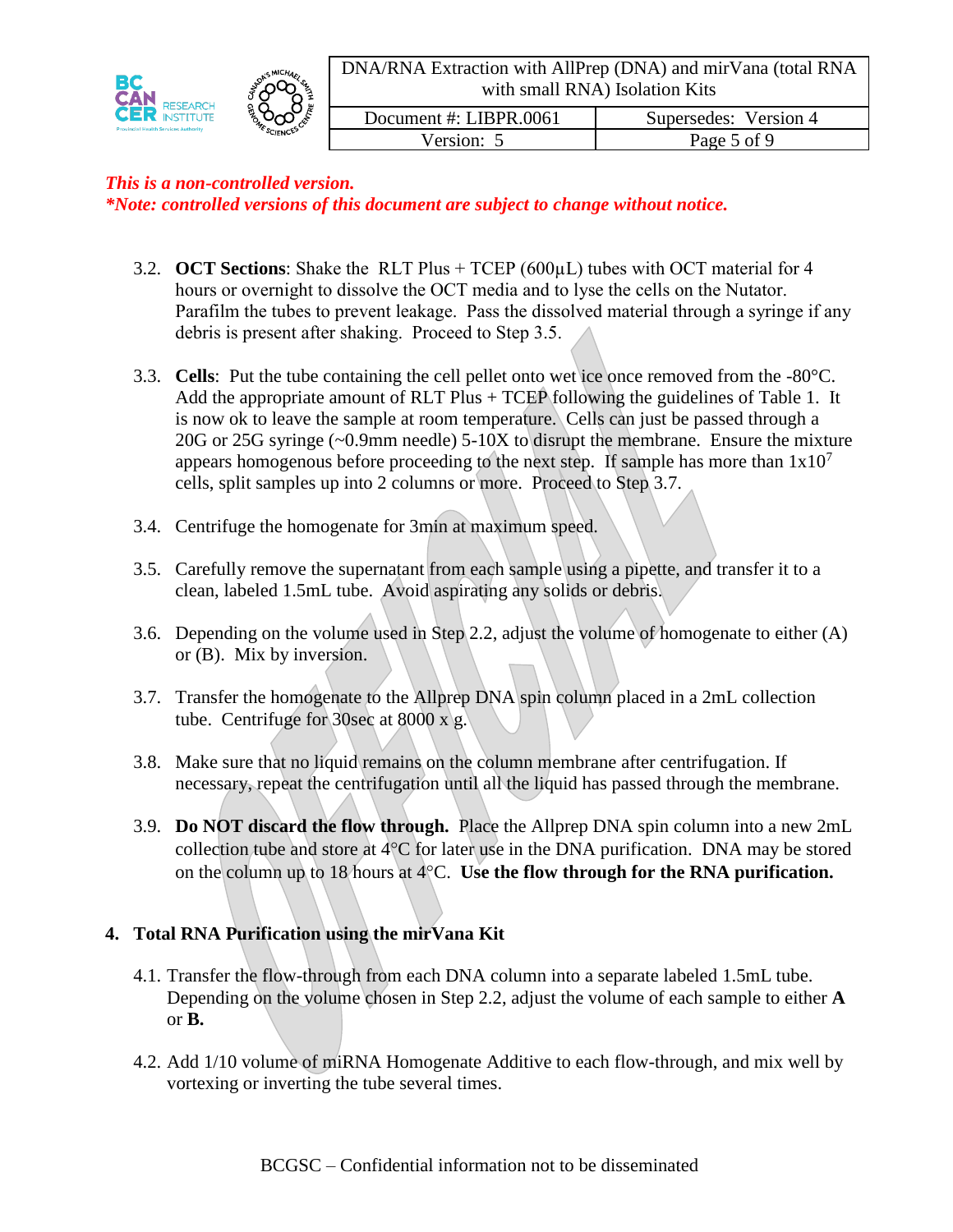



Documentation Document #: LIBPR.0061 | Supersedes: Version 4 Version: 5 Page 6 of 9

# *This is a non-controlled version.*

*\*Note: controlled versions of this document are subject to change without notice.*

- 4.3. Leave the sample on ice for 10 min. Meanwhile quick spin 2mL PLG tube at room temperature for 1 minute at 14,000rpm.
- 4.4. In the fumehood, add equal volume to (A) or (B) of acid-phenol:chloroform to a PLG tube, ie the volume of acid-phenol:chloroform must be equal to the volume of the flow-through before the miRNA homogenate additive was added.
- 4.5. Add the flow through to the PLG tube and mix by inversion.
- 4.6. Centrifuge for 5 minutes at 10,000g at room temperature to separate the aqueous and organic phases.
- 4.7. Carefully remove the aqueous (upper) phase and transfer it to a fresh labeled 1.5mL tube. Note the volume removed.
- 4.8. Add 1.25x volumes of room temperature 100% ethanol to the aqueous phase and mix thoroughly by vortexing.
- 4.9. For each sample, place a filter cartridge into one of the collection tubes supplied in the mirVANA kit.
- 4.10. Pipet each lysate/ethanol mixture onto a filter cartridge. Up to 700µL can be applied at a time. For larger samples, apply the mixture in successive applications to the same filter.
- 4.11. Centrifuge for 15 seconds at 10,000 x g. **Warning:** Spinning faster may damage the filters.
- 4.12. Discard the flow-through, and repeat until all of the lysate/ethanol mixture is through the filter. Reuse the collection tube for the washing steps, decanting the supernatant when needed.
- 4.13. Apply 700µL miRNA Wash Solution 1 to filter tube and centrifuge for 10 seconds at 10,000 x g. Discard the flow-through from the collection tubes, and replace the filter tube into the same collection tube.
- 4.14. Apply 500µL Wash Solution 2/3 and centrifuge the filter tube for 10 seconds at 10,000 x g.
- 4.15. Repeat with a second 500µL aliquot of Wash Solution 2/3.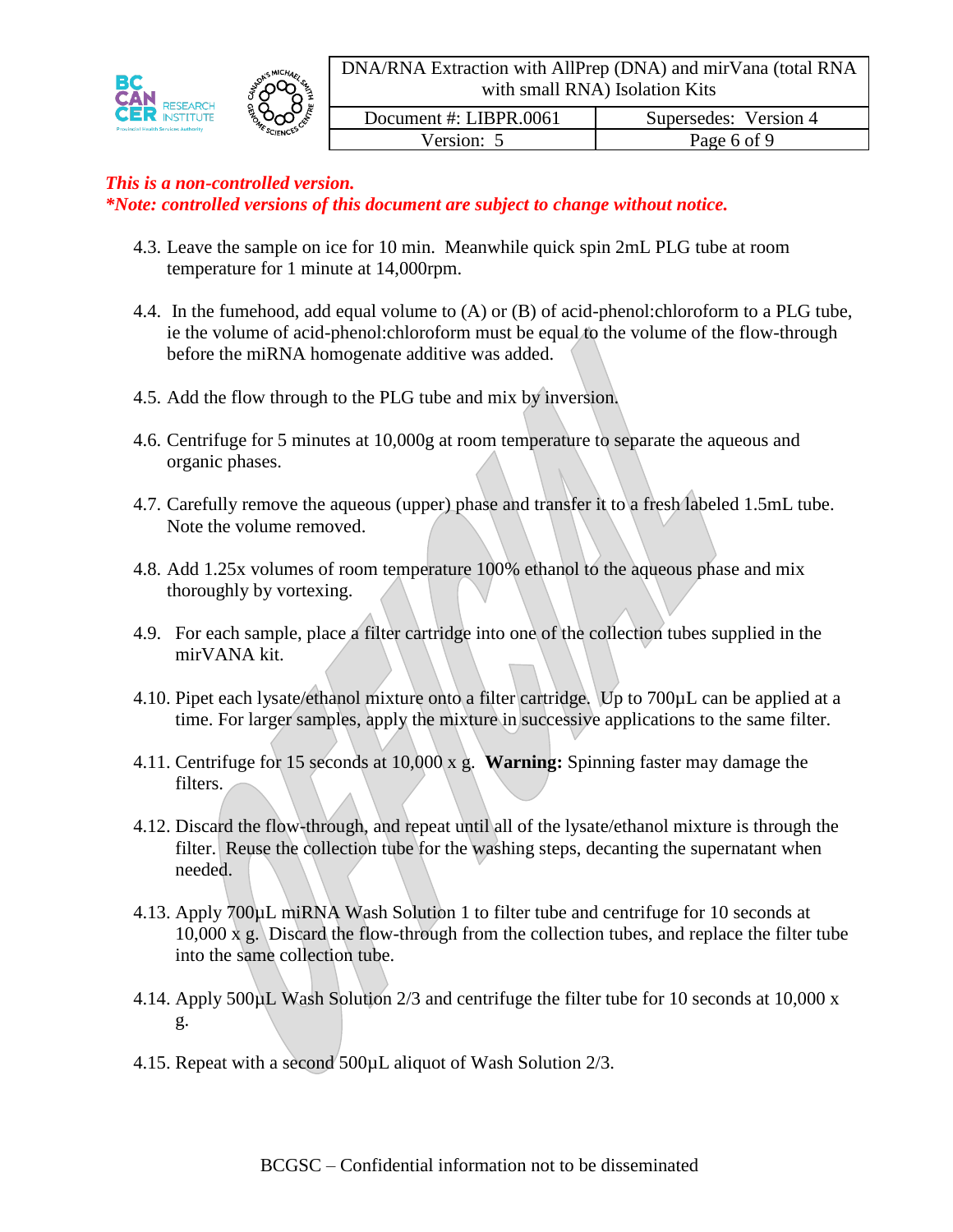



Documentation Document #: LIBPR.0061 | Supersedes: Version 4 Version: 5 Page 7 of 9

# *This is a non-controlled version.*

*\*Note: controlled versions of this document are subject to change without notice.*

- 4.16. After discarding the flow-through from the last wash, replace the filter cartridge in the same collection tube and spin the assembly for 2 minutes to remove residual fluid from the filter.
- 4.17. Transfer the filter cartridge into a new 1.5mL collection tube (provided in the mirVANA kit).
- 4.18. Apply 100µL of DEPC water preheated to 95ºC to the center of the filter, and close the cap. Spin for 30 seconds at 10,000 x g (max) to recover the RNA. If multiple columns were required for a sample, combine all eluates into a single tube.
- 4.19. Make aliquots for Agilent QC.
- 4.20. Place all samples in the -80C freezer.

# **5. Genomic DNA Extraction**

- 5.1. Retrieve the AllPrep DNA column from the 4ºC.
- 5.2. Add 500µL Buffer AW1 to the AllPrep DNA column. Close the lid gently and centrifuge for 1 minute at 14,000 x g. Discard the flow-through.
- 5.3. Add 500µL Buffer AW2 to the AllPrep DNA column. Close the lid gently and centrifuge for 2 minutes at  $14,000 \text{ x/g}$  to wash the spin column membrane. Discard the tube containing the flow through.
- 5.4. Label a new 1.5mL tube to for final elution to collect the DNA with sample name and date. Transfer the DNA spin column to this collection tube.
- 5.5. Depending on the sample source type:
	- 5.5.1. Add 100µL of EB (at 70ºC) to column if extracting from tissue or cells 5.5.2. Add 50µL of EB to the column if extracting from OCT sections
- 5.6. Incubate at room temperature for 1min.
- 5.7. Centrifuge for 1min at 14,000xg.
- 5.8. Elute DNA again by adding 50µL of EB to the spin column, regardless of sample source type. Collect the second elution in the same collection tube as the first elution.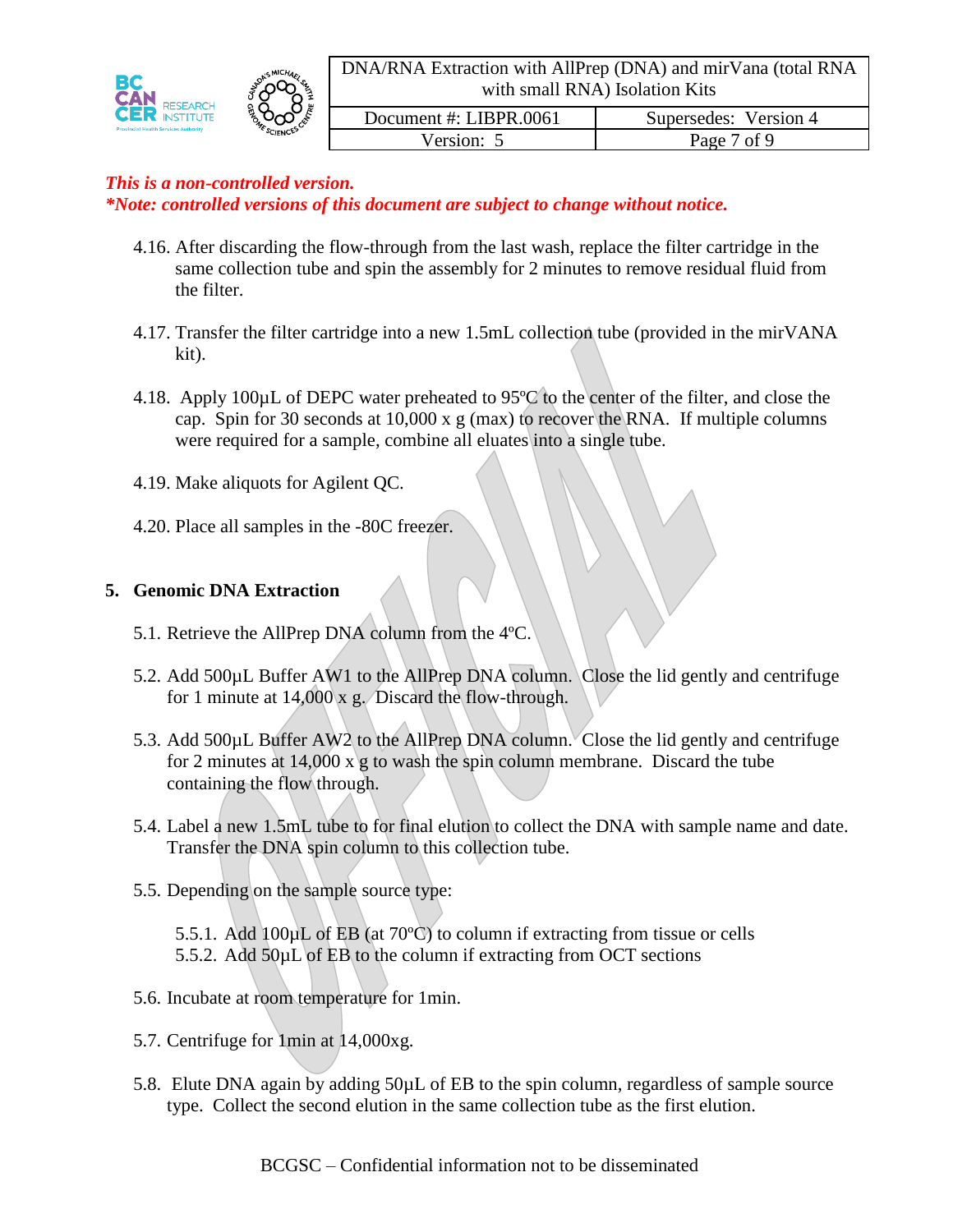

| <b>RESEARCH</b>                             |  |
|---------------------------------------------|--|
| <b>K</b> INSTITUTE                          |  |
| <b>Provincial Health Services Authority</b> |  |



Documentation Document #: LIBPR.0061 | Supersedes: Version 4 Version: 5 Page 8 of 9

# *This is a non-controlled version. \*Note: controlled versions of this document are subject to change without notice.*

- 5.9. Repeat Steps 5.6 and 5.7.
- 5.10.Dicard the spin column, and pool collections from the same sample if needed.
- 5.11. Store the DNA at 4ºC.

# **6. Quantification of RNA and DNA**

- 6.1. Run aliquot of RNA sample on the Agilent for QC using the RNA nano chip. Follow the SOP for running the Agilent using the RNA nano chip LIBPR.0018 – Operation and Maintenance of Agilent 2100 for RNA Samples.
- 6.2. Quant the DNA following LIBPR.0030 Quantifying DNA Samples using the Qubit Fluorometer using the dsDNA High Sensitivity assay.
- 6.3. Proceed with LIMS if samples are to be submitted.  $-$  see Appendix A.